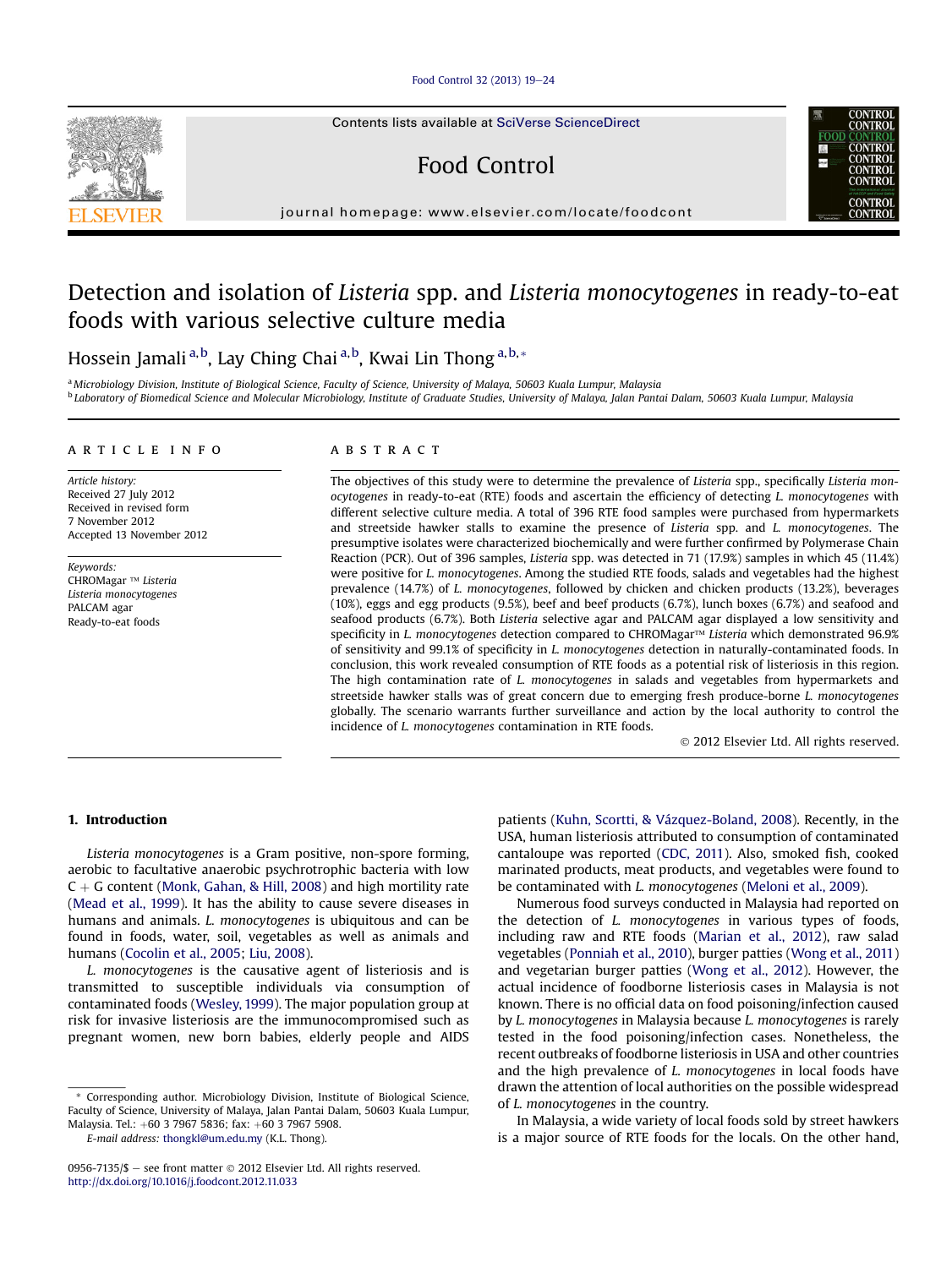hypermarket is an emerging modern setting in the country for the locals to purchase foods. However, the hygiene status of street hawkers is questionable. Previous studies conducted locally ([Modarressi & Thong, 2010;](#page-4-0) [Ponniah et al., 2010](#page-4-0)) and in other countries [\(Díaz-López et al., 2011;](#page-4-0) [Nyenje, Odjadjare, Tanih, Green,](#page-4-0) [& Ndip, 2012](#page-4-0)) found high a prevalence of foodborne pathogens in street foods. The hygiene level of food courts in the hypermarket settings is generally assumed to be better. However, the foodborne pathogens and L. monocytogenes had been reported to be isolated frequently from raw and RTE foods sold in the hypermarkets in Malaysia [\(Ponniah et al., 2010\)](#page-4-0). Therefore, the occurrence of this pathogen in various types of RTE foods, sold by hawkers and hypermarkets could pose a significant public health risk to the consumers.

Isolation and detection of L. monocytogenes in food is commonly carried out using methods approved by the International Standards Organization (ISO) (ISO 11290), US Food and Drug Administration (FDA) and US department of Agriculture (USDA). The choice of methods depends on the food matrix. Although various enrichment broths can be used in these methods, only limited selective/differential agars are available for the detection of L. monocytogenes. Hydrolysis of esculin is a common trait in all Listeria spp. and is therefore used to differentiate between Listeria species and other bacteria on Listeria selective agar [\(Encinas, Sanz,](#page-4-0) [García-López, & Otero, 1999\)](#page-4-0) and PALCAM agar ([El Marrakchi,](#page-4-0) Boum'[handi, & Hamama, 2005](#page-4-0)). However, differentiation of L. monocytogenes from other Listeria spp. is impossible with these media. Based on literature search, an alternative medium, CHROMagar $T^M$  Listeria is able to differentiate L. monocytogenes and Listeria ivanovii from other Listeria species through formation of phospholipase-C [\(El Marrakchi et al., 2005\)](#page-4-0). Both L. monocytogenes and L. ivanovii grow as blue colonies with white-halo on CHROMagar<sup>TM</sup> Listeria; bacteria other than these two species could produce colonies of variable morphologies. Previous studies conducted by different researchers had found CHROMagar™ Listeria more superior than Oxford, modified Oxford agar and PALCAM agar ([Aragon-Alegro et al., 2008;](#page-4-0) [El Marrakchi et al., 2005](#page-4-0); [Pangloli, Ahmed, Stevens, Golden, & Draughon, 2007](#page-4-0)). In the reported works by [Ritter, Kircher, Sturm, Warns, and Dick \(2009\)](#page-4-0) and [Hedge, Leon-Velarde, Stam, Jaykus, and Odumeru \(2007\),](#page-4-0) the performance of CHROMagar<sup>TM</sup> Listeria in detection of L. monocytogenes in food samples were determined with both naturally- and artificially-contaminated samples. However, [Ritter](#page-4-0) [et al. \(2009\)](#page-4-0) used only naturally-contaminated raw food in the study; while [Hedge et al. \(2007\)](#page-4-0) reported on the use of 50 different types of naturally-contaminated food samples, majority of the food samples tested were minimally processed RTE foods. In this study, the RTE foods tested included refrigerated RTE foods and high-heat processed foods. This will provide a test of the sensitivity and specificity of CHROMagar<sup>™</sup> Listeria in correctly detecting L. monocytogenes from both minimally- and heatprocessed RTE foods.

The aims of this study were: (i) to determine the prevalence of Listeria spp. and L. monocytogenes in RTE foods purchased from street hawkers and hypermarkets and; (ii) to determine the efficiency of various selective culture media in recovering L. monocytogenes from naturally contaminated foods.

#### 2. Materials and methods

## 2.1. Samples

Between December 2006 and January 2012, 396 samples of RTE foods were sampled from street hawkers and hypermarkets in Selangor, Malaysia. In particular, 10 beverages (cold orange flavoured drink), 68 chicken and chicken products (fried chickens, chicken satay, chicken sausages, chicken burger, breaded chicken meatball, chicken gizzard, chicken heart, chicken liver and chicken fillet), 42 eggs and egg products (hard-boiled eggs shell removed, fried eggs and egg tarts), 30 beef and beef products (stir fried egg and beef burger), 45 seafood and seafood products (sushi, fried fish, fish roll, barbecue cuttlefish), 170 salads and vegetables (Malaysian salad with vinegar, potato salad with mayonnaise, fruit salads, raw bean sprout, blanched long bean, raw lettuce, raw cucumber, raw tomato and raw cabbage), 15 packed lunch, and 16 other types of RTE foods (noodles, steam rice, chicken soups, custard, etc.). All RTE foods included in this study, except for raw vegetables, salads and beverages, were subjected to high-temperature process (e.g. cooking, boiling, steaming, deep-frying, etc.). Normally, RTE foods sold by the street hawkers are fresh and without packaging. On the other hand, before display, RTE foods at the supermarkets are packed. The samples were transferred into sterile plastic bags and transported in icebox to the laboratory within two to 4 h of sampling.

## 2.2. Isolation and detection

The ISO 11290 method was used for isolation and identification of L. monocytogenes in this study as described by [Becker et al.](#page-4-0) [\(2006\)](#page-4-0). Briefly, 25 g of samples were added to 225 ml of half Fraser broth (Oxoid, Basingstoke, UK) as the first enrichment culture in stomacher bag and were homogenized in a stomacher (Lab blender 400, Seward Medical, London, UK) and incubated for 24 h at 30  $\pm$  1 °C. A loopful of first enriched broth culture was streaked on CHROMagar™ Listeria (CHROMagar, Paris, France) and incubated for another 24-48 h at 37  $\degree$ C. On the other hand, 0.1 ml of half Fraser broth was added to 10 ml of Fraser broth as a second enrichment culture and incubated at 37  $\degree$ C for 48 h. Then, a loopful of enriched Fraser broth-culture was streaked onto different selective agar, Listeria selective agar (Oxford Formulation) (Oxoid, Basingstoke, UK) and PALCAM agar (Oxoid, Basingstoke, UK) and incubated for  $24-48$  h at 37 °C. Three to 5 presumptive colonies from CHROMagar ™ Listeria, Listeria selective agar and PALCAM agar were re-streaked on tryptic soy agar (Oxoid, Basingstoke, UK) with 0.6% yeast extract (Oxoid, Basingstoke, UK) (TSAYE) as a nonselective medium and incubated at 37  $\degree$ C for 24 h. The colonies from TSAYE were confirmed using biochemical tests (Gram staining, catalase, oxidase, urea, SIM, TSI, and MR-VP) and Polymerase Chain Reaction (PCR). The presence of L. monocytogenes in a particular sample was scored positive if any of the presumptive colonies obtained from any of the three media were confirmed as L. monocytogenes.

## 2.3. Confirmation of L. monocytogenes isolates by Polymerase Chain Reaction

Following biochemical testing, the presumptive isolates were subjected to PCR analysis to confirm whether they were L. monocytogenes. Crude DNA was prepared by direct boiling of a suspension of the cell lysates. In this study, a duplex PCR was performed to detect the simultaneous presence of Listeria spp. (LI1/ U1) and L. monocytogenes (LM1/LM2) ([Rossmanith, Krassnig,](#page-5-0) [Wagner, & Hein, 2006\)](#page-5-0). The LI1 primer sequence is complementary to a highly conserved 16S rRNA sequence present in all Listeria spp. The LM1 and LM2 primers were based on the sequence of listeriolysin O (LLO) gene to detect L. monocytogenes. The optimised PCR conditions consisted of an initial denaturation of 95 $\degree$ C for 4 min and 30 cycles of 95 °C, 1 min, 52 °C, 45 s, 72 °C, 2 min and a final elongation 72 °C, 8 min. LI1/U1 primers amplify the 938 bp region in the 16S rRNA sequence which shows all Listeria spp. and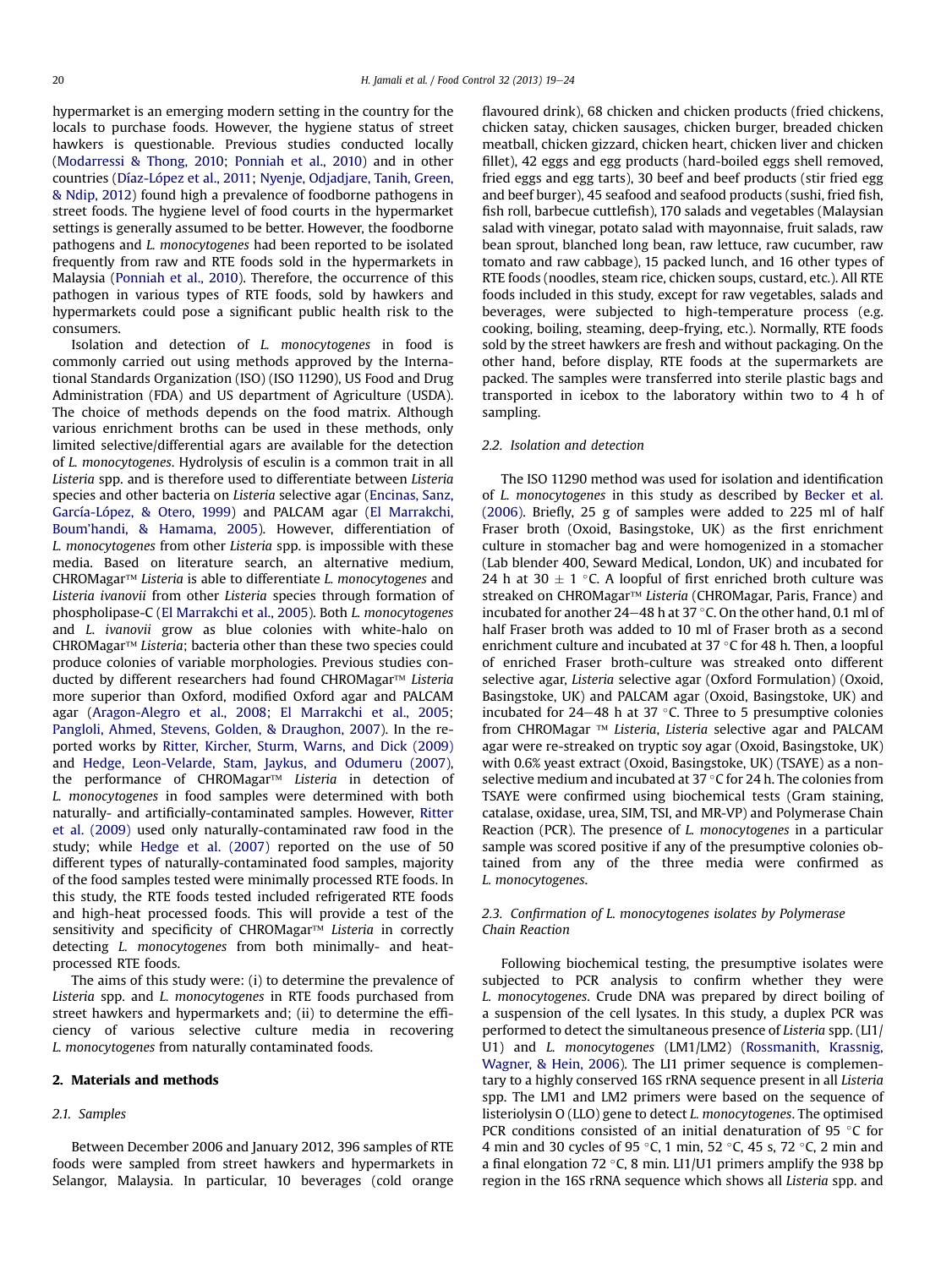<span id="page-2-0"></span>LM1/LM2 primers amplify the 701 bp region in the LLO gene that shows L. monocytogenes.

## 2.4. Determination of the performance of CHROMagar $T^M$  Listeria, PALCAM agar and Listeria selective agar

For each L. monocytogenes detection method using CHROMagar™ Listeria, PALCAM agar and Listeria selective agar, 3-5 presumptive colonies were selected for confirmation using biochemical assays and PCR. If L. monocytogenes was detected, isolated and confirmed using any of the media, the sample was scored positive for L. monocytogenes. If L. monocytogenes presumptive colonies were detected on the media, the sample is presumptively considered as "positive" based on the particular method/media, and vice versa. If none of the presumptive colonies isolated was confirmed to be L. monocytogenes, the sample was deemed "false positive". "False negative" was used to described the method/media that fail to detect L. monocytogenes in a L. monocytogenes-positive sample whether at the presumptive level (e.g. no presumptive colony grows on the media) or after the confirmation (e.g. presumptive colonies were detected on the media, but were confirmed to be non-L. monocytogenes).

The following values were calculated as described by [De Boer](#page-4-0) [and Beumer \(1999\)](#page-4-0) and [Willinger and Mana](#page-5-0)fi (1999): sensitivity  $(\%)$  = true positives  $\times$  100/(true positives + false negatives), specificity (%) = true negatives  $\times$  100/(true negatives + false positives), and efficiency (%) = (true positives + true negatives)  $\times$  100/total.

## 2.5. Data analysis

The relationship between the true/false positive results and the food categories were analysed using Chi-square analysis. All statistical analysis was performed with SPSS 18.0 (SPSS Inc., Chicago, IL, USA).

#### 3. Results and discussion

Out of 396 RTE foods sampled, 71 were naturally contaminated with Listeria spp. The PCR result was used as final confirmation of the identity of presumptive colonies isolated in this current study (Fig. 1). A high prevalence of Listeria spp. (21.4%) (Table 1) and L. monocytogenes (14.1%) [\(Table 2\)](#page-3-0) were detected in the RTE foods sampled from randomly selected street hawkers. It is common to assume that foods sold in hypermarkets are usually safer for consumption than street hawker foods. Therefore, in order to make

| . .<br>$-1$<br>$\sim$ |  |
|-----------------------|--|
|-----------------------|--|

Prevalence of Listeria spp. by sample types and settings.

| Food category                      | HM <sup>a</sup>     | SF <sup>b</sup> |                | Total Listeria (genus) |           |            |
|------------------------------------|---------------------|-----------------|----------------|------------------------|-----------|------------|
|                                    | samples             | samples         |                | $HM (\%)$              | $SF(\%)$  | All $(\%)$ |
| Beverage <sup>c</sup>              | 5                   | 5               | 10             | <b>ND</b>              | 1(20)     | 1(10)      |
| Chicken and chicken                | 34                  | 34              | 68             | 7(20.6)                | 9(26.5)   | 16(23.5)   |
| products                           |                     |                 |                |                        |           |            |
| Fried chicken                      | 6                   | 12              | 18             | 1(16.7)                | 4(33.3)   | 5(27.8)    |
| Chicken satay                      | 0                   | 12              | 12             | <b>ND</b>              | 2(16.7)   | 2(16.7)    |
| Chicken sausage                    | 8                   | 8               | 16             | 2(25)                  | 3(37.5)   | 5(31.25)   |
| Chicken burger                     | $\overline{2}$      | $\overline{2}$  | $\overline{4}$ | ND                     | ND        | <b>ND</b>  |
| Breaded chicken                    | 4                   | 0               | 4              | <b>ND</b>              | ND        | <b>ND</b>  |
| meatball                           |                     |                 |                |                        |           |            |
| Chicken gizzard                    | 5<br>$\overline{2}$ | 0               | 5              | 1(20)                  | ND        | 1(20)      |
| Chicken heart                      |                     | 0               | $\overline{2}$ | 1(50)                  | <b>ND</b> | 1(50)      |
| Chicken liver                      | 3                   | 0               | 3              | 1(33.3)                | <b>ND</b> | 1(33.3)    |
| Chicken fillet                     | 4                   | 0               | $\overline{4}$ | 1(25)                  | ND        | 1(25)      |
| Eggs and egg products              | 21                  | 21              | 42             | 2(9.5)                 | 4(19)     | 6(14.3)    |
| Hard-boiled egg<br>(shell removed) | 11                  | 11              | 22             | ND                     | 3(27.3)   | 3(13.6)    |
| Fried egg                          | 5                   | 5               | 10             | 2(40)                  | <b>ND</b> | 2(20)      |
| Egg tarts                          | 5                   | 5               | 10             | <b>ND</b>              | 1(20)     | 1(10)      |
| Beef and beef products             | 15                  | 15              | 30             | 3(20)                  | 1(6.7)    | 4(13.3)    |
| Stir fried beef                    | 10                  | 10              | 20             | 2(20)                  | 1(10)     | 3(15)      |
| Beef burger                        | 5                   | 5               | 10             | 1(20)                  | ND        | 1(10)      |
| Packed lunch                       | $\overline{7}$      | 8               | 15             | 1(14.3)                | 1(12.5)   | 2(13.3)    |
| Salad and vegetables               | 60                  | 110             | 170            | 6(10)                  | 28(25.5)  | 34(20)     |
| Malaysian salad with               | 20                  | 26              | 46             | 1(5)                   | 15(57.7)  | 16(34.8)   |
| vinegar                            |                     |                 |                |                        |           |            |
| Potato salad with                  | 10                  | 10              | 20             | 1(10)                  | 2(20)     | 3(15)      |
| mayonnaise                         |                     |                 |                |                        |           |            |
| Fruit salad                        | 10                  | 10              | 20             | 4(40)                  | 1(10)     | 5(25)      |
| Raw bean sprout                    | 0                   | 10              | 10             | <b>ND</b>              | 2(20)     | 2(20)      |
| Blanched long bean                 | 4                   | 10              | 14             | ND                     | ND        | ND         |
| Raw lettuce                        | 4                   | 14              | 18             | ND                     | 2(14.3)   | 2(11.1)    |
| Raw cucumber                       | 4                   | 15              | 19             | ND                     | 2(13.3)   | 2(10.5)    |
| Raw tomato                         | 4                   | 10              | 14             | <b>ND</b>              | 1(10)     | 1(7.1)     |
| Raw cabbage                        | 4                   | 15              | 19             | ND                     | 3(20)     | 3(15.8)    |
| Seafood and seafood                | 28                  | 17              | 45             | 5(17.9)                | 3(17.6)   | 8(17.8)    |
| products                           |                     |                 |                |                        |           |            |
| Fried fish                         | 6                   | 11              | 17             | 2(33.3)                | 3(27.3)   | 5(29.4)    |
| Barbecue cuttlefish                | 4                   | 4               | 8              | 1(25)                  | ND        | 1(12.5)    |
| Sushi                              | 12                  | 2               | 14             | 2(16.7)                | ND        | 2(14.3)    |
| Fish roll                          | 6                   | 0               | 6              | ND                     | <b>ND</b> | ND         |
| Others <sup>d</sup>                | 6                   | 10              | 16             | <b>ND</b>              | <b>ND</b> | <b>ND</b>  |
| <b>Total</b>                       | 176                 | 220             | 396            | 24(13.6)               | 47(21.4)  | 71(17.9)   |

ND: Not detected.

<sup>a</sup> HM: Hypermarket.

<sup>b</sup> SF: Street food.

Beverage: Cold orange flavoured drink.

<sup>d</sup> Others: Noodles, steam rice, chicken soups, custard, etc.



Fig. 1. A representative gel of PCR-amplified products of Listeria spp. Listeria spp. is indicated by a single band at 938 bp while L. monocytogenes is indicated by two bands, 938 bp and 701 bp. Lane 1, 100 bp molecular size marker; lane 2, positive control (L. monocytogenes, ATCC 19117); lanes 3,4, and 11: Non-L. monocytogenes from Malaysian salad with vinegar, hard-boiled egg (shell removed), fried chicken, and sushi; lanes 5-10, L. monocytogenes from beverage, chicken satay, fried egg, packed lunch, Malaysian salad with vinegar, and fruit salad; lane 12; negative control.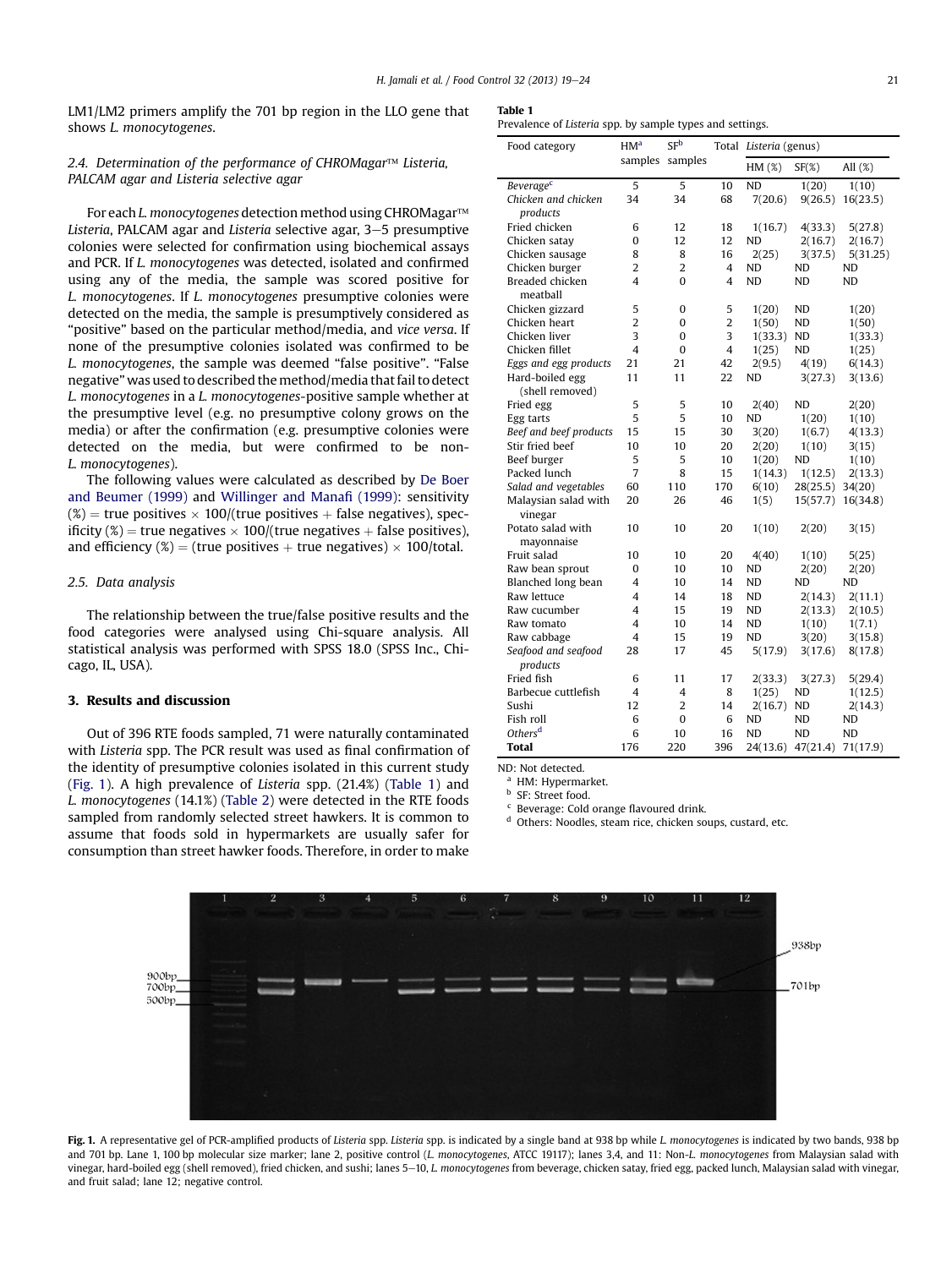### <span id="page-3-0"></span>Table 2

Prevalence of *L. monocytogenes* by sample types and settings.

| Food category                   | HM <sup>a</sup> | SF <sup>b</sup> | Total          | Listeria monocytogenes |           |           |
|---------------------------------|-----------------|-----------------|----------------|------------------------|-----------|-----------|
|                                 | samples         | samples         |                | $HM(\%)$               | $SF(\%)$  | $All(\%)$ |
| Beverage <sup>c</sup>           | 5               | 5               | 10             | <b>ND</b>              | 1(20)     | 1(10)     |
| Chicken and chicken             | 34              | 34              | 68             | 3(8.8)                 | 6(17.6)   | 9(13.2)   |
| products                        |                 |                 |                |                        |           |           |
| Fried chicken                   | 6               | 12              | 18             | <b>ND</b>              | 4(33.3)   | 4(22.2)   |
| Chicken satay                   | 0               | 12              | 12             | ND                     | 2(16.7)   | 2(16.7)   |
| Chicken sausage                 | 8               | 8               | 16             | <b>ND</b>              | ND        | <b>ND</b> |
| Chicken burger                  | $\overline{c}$  | $\overline{2}$  | 4              | ND                     | ND        | <b>ND</b> |
| Breaded chicken<br>meatball     | 4               | $\Omega$        | 4              | <b>ND</b>              | ND        | <b>ND</b> |
| Chicken gizzard                 | 5               | 0               | 5              | 1(20)                  | ND        | 1(20)     |
| Chicken heart                   | $\overline{2}$  | 0               | $\overline{2}$ | <b>ND</b>              | ND        | <b>ND</b> |
| Chicken liver                   | 3               | 0               | 3              | 1(33.3)                | ND        | 1(33.3)   |
| Chicken fillet                  | $\overline{4}$  | 0               | 4              | 1(25)                  | ND        | 1(25)     |
| Eggs and egg products           | 21              | 21              | 42             | 2(9.5)                 | 2(9.5)    | 4(9.5)    |
| Hard-boiled egg                 | 11              | 11              | 22             | ND                     | 1(9.1)    | 1(4.5)    |
| (shell removed)                 |                 |                 |                |                        |           |           |
| Fried egg                       | 5               | 5               | 10             | 2(40)                  | ND        | 2(20)     |
| Egg tarts                       | 5               | 5               | 10             | <b>ND</b>              | 1(20)     | 1(10)     |
| Beef and beef products          | 15              | 15              | 30             | 2(13.3)                | ND        | 2(6.7)    |
| Stir fried beef                 | 10              | 10              | 20             | 2(20)                  | ND        | 2(10)     |
| Beef burger                     | 5               | 5               | 10             | <b>ND</b>              | ND        | <b>ND</b> |
| Packed lunch                    | $\overline{7}$  | 8               | 15             | 1(14.3)                | <b>ND</b> | 1(6.7)    |
| Salad and vegetables            | 60              | 110             | 170            | 4(6.7)                 | 21(19.1)  | 25(14.7)  |
| Malaysian salad<br>with vinegar | 20              | 26              | 46             | 1(5)                   | 11(42.3)  | 12(26.1)  |
| Potato salad with               | 10              | 10              | 20             | 1(10)                  | 2(20)     | 3(15)     |
| mayonnaise                      |                 |                 |                |                        |           |           |
| Fruit salad                     | 10              | 10              | 20             | 2(20)                  | 1(10)     | 3(15)     |
| Raw bean sprout                 | 0               | 10              | 10             | <b>ND</b>              | 2(20)     | 2(20)     |
| Blanched long bean              | $\overline{4}$  | 10              | 14             | ND                     | ND        | ND        |
| Raw lettuce                     | 4               | 14              | 18             | <b>ND</b>              | 1(25)     | 1(5.6)    |
| Raw cucumber                    | 4               | 15              | 19             | ND                     | 2(13.3)   | 2(10.5)   |
| Raw tomato                      | $\overline{4}$  | 10              | 14             | ND                     | <b>ND</b> | ND        |
| Raw cabbage                     | $\overline{4}$  | 15              | 19             | <b>ND</b>              | 2(13.3)   | 2(10.5)   |
| Seafood and                     | 28              | 17              | 45             | 2(7.1)                 | 1(5.9)    | 3(6.7)    |
| seafood products                |                 |                 |                |                        |           |           |
| Fried fish                      | 6               | 11              | 17             | <b>ND</b>              | 1(9.1)    | 1(5.9)    |
| Barbecue cuttlefish             | 4               | 4               | 8              | 1(25)                  | ND        | 1(12.5)   |
| Sushi                           | 12              | $\overline{2}$  | 15             | 1(8.3)                 | ND        | 1(6.7)    |
| Fish roll                       | 6               | $\mathbf 0$     | 5              | <b>ND</b>              | ND        | <b>ND</b> |
| Others <sup>d</sup>             | 6               | 10              | 16             | ND                     | ND        | <b>ND</b> |
| <b>Total</b>                    | 176             | 220             | 396            | 14(8)                  | 31(14.1)  | 45(11.4)  |

ND: Not detected.

<sup>a</sup> HM: Hypermarket.

<sup>b</sup> SF: Street food.

Beverage: Cold orange flavoured drink.

<sup>d</sup> Others: Noodles, steam rice, chicken soups, custard, etc.

this comparison, an additional of 176 samples of RTE foods were purchased from several hypermarkets located in the Selangor state. Hypermarket usually sells foods under conditions that seem more hygienic than hawker-street. Although the use of air-conditioners and refrigerators might seem beneficial in the food preservation, but the level of hygiene is still questionable since the packaging process is done before the foods are displayed. Surprisingly, 13.6% of the samples comprised of chicken and chicken products, beef and beef products, seafood and seafood products, lunch boxes, salads and vegetables and eggs and egg products, were contaminated with Listeria spp. [\(Table 1\)](#page-2-0). About 8% of the contaminated samples were also positive for L. monocytogenes (Table 2). The findings indicate wide distribution of Listeria spp. and L. monocytogenes in RTE foods in Malaysia. Consumption of RTE foods, whether it is purchased from the street hawkers or from the hypermarket pose almost equal risk of listeriosis to the consumers.

The contamination of Listeria spp. was observed in 17.9% of RTE foods purchased from hypermarkets and street hawkers. Among these contaminated samples, 63.4% harboured L. monocytogenes. A report from Brazil has recorded 65% of sliced cooked ham contaminated with Listeria spp., with 77% of them carried L. monocytogenes [\(Aragon-Alegro et al., 2008](#page-4-0)). Among 45 samples of seafood-based RTE as high as 17.8% were contaminated with Listeria spp. and 6.7% of the samples were positive for L. monocytogenes. [El Marrakchi et al. \(2005\)](#page-4-0) had detected Listeria spp. in 4.5% of the raw mussel samples and 14.3% of the contaminated samples were L. monocytogenes. Furthermore, [Salihu et al.](#page-5-0) [\(2008\)](#page-5-0) reported the presence of L. monocytogenes in 25% of smoked fish. The high ratio of Listeria spp. to L. monocytogenes observed in the RTE foods pose a high public health risk to the consumer. However, the cause of this phenomenon that was observed in this study as well as in other studies ([Aragon-Alegro](#page-4-0) [et al., 2008](#page-4-0)) was unknown. It was speculated that L. monocytogenes was more resistant to harsh treatments during food preparation than other species of Listeria.

The contamination of RTE foods could be due to many factors. One of the possible factors is via cross-contamination after the foods were cooked. We could not rule out the possibility that the cooking process is not sufficient to inactive these tough bacteria. In a study done by [Wong et al. \(2011\),](#page-5-0) L. monocytogenes was not detected after 6 min cooking of chicken burger patties but it was found when the cooking was done in 4 min. However, the high prevalence of Listeria spp. and L. monocytogenes in RTE foods was mainly distributed in salads and vegetables. Both salad and vegetables did not go through heat process. This explained why salads and vegetables were highly contaminated with Listeria spp. and L. monocytogenes. Furthermore, salad dressings are high in nutrients and this could encourage the growth of Listeria spp. that was present in the salads.

A total of 170 salads and vegetables were tested in this work. Salads and vegetables were the most contaminated with 20% carried Listeria spp. and 73.5% were L. monocytogenes positive. [Ponniah et al. \(2010\)](#page-4-0) had reported a high prevalence rate of L. monocytogenes at 22.5% in raw vegetables purchased from wet markets and hypermarkets in Malaysia. Meanwhile, [Pinto, Novello,](#page-4-0) [Montemurro, Bonerba, and Tantillo \(2010\)](#page-4-0) reported a prevalence of 27% of L. monocytogenes in mayonnaise in deli salads sold in Italy.

The ISO 11290 method was used to detect and isolate L. monocytogenes from food samples in this study. Three plating media were compared for their detection efficiency for L. monocytogenes (Table 3). The process of detection and isolation using

## Table 3

Sensitivity, specificity and efficiency of various selective culture media after 24 and 48 h incubation (based on 250 samples).

| Media (duration of incubation) | True positive | False positive | True negative | False negative | Sentivity <sup>a</sup> $(\%)$ | Specificity <sup>b</sup> $(\%)$ | Efficiency <sup>c</sup> $(\%)$ |
|--------------------------------|---------------|----------------|---------------|----------------|-------------------------------|---------------------------------|--------------------------------|
| CHROMagar™ Listeria (24 h)     | 20            |                | 216           | 12             | 62.5                          | 99.1                            | 94.4                           |
| CHROMagar™ Listeria (48 h)     | 31            |                | 216           |                | 96.9                          | 99.1                            | 98.8                           |
| Listeria selective agar (24 h) | 14            | 13             | 205           | 18             | 43.8                          | 94.0                            | 87.6                           |
| Listeria selective agar (48 h) | 23            |                | 201           | 9              | 71.9                          | 92.2                            | 93.2                           |
| PALCAM agar (24 h)             | 12            |                | 210           | 20             | 37.5                          | 96.3                            | 88.8                           |
| PALCAM agar (48 h)             | 22            |                | 203           | 10             | 68.8                          | 93.1                            | 90.0                           |

<sup>a</sup> Sensitivity (%) = true positives  $\times$  100/(true positives + false negatives). b Specificity (%) = true negative  $\times$  100/(true negatives + false positive). c Efficiency (%) = (true positives + true negatives)  $\times$  100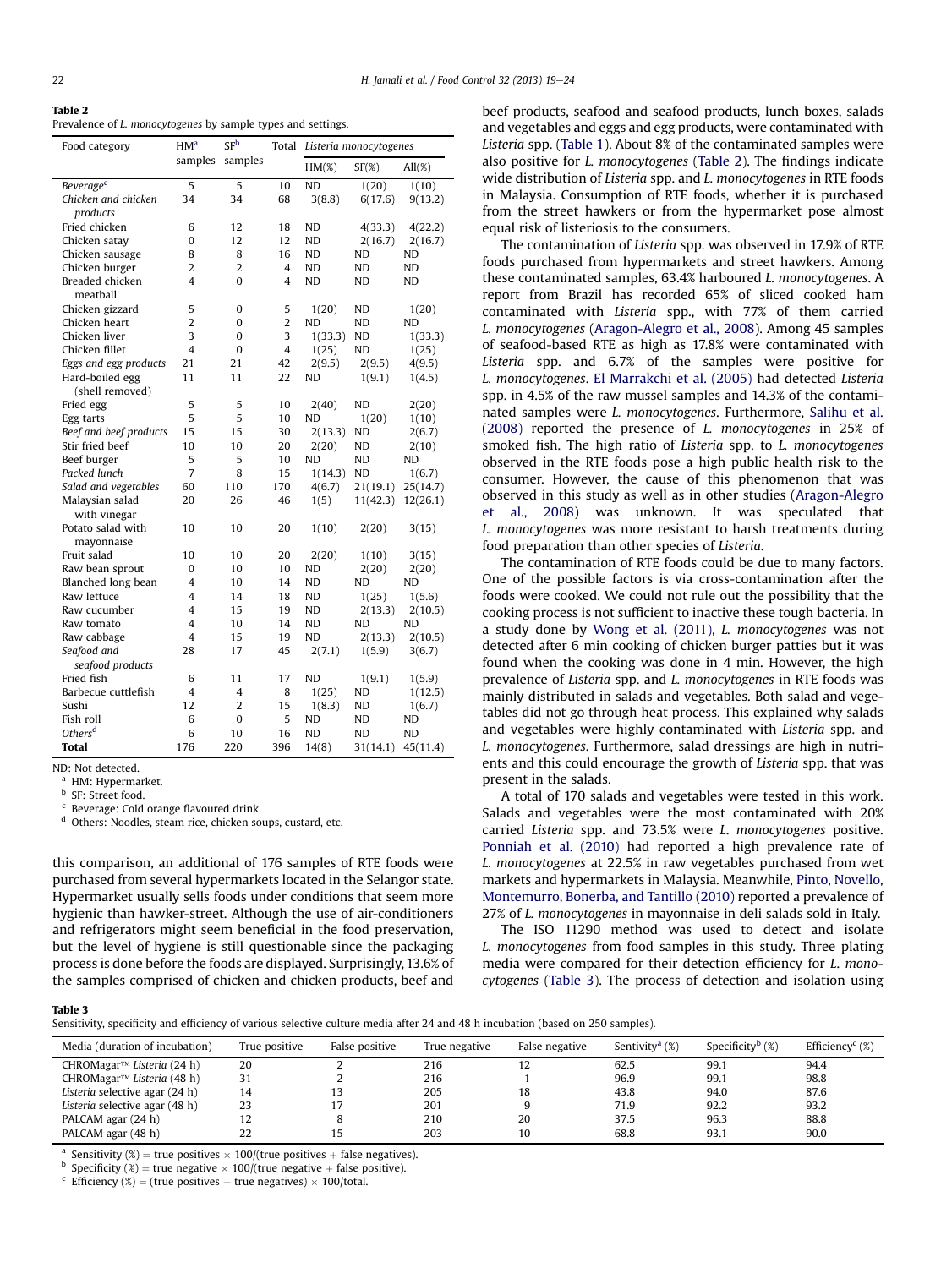## <span id="page-4-0"></span>Table 4

Comparison of the performance of chromogenic media for L. monocytogenes from various studies.

|                         | (%)   | Sensitivity Specificity (%) Efficiency Samples | (%)       |                                        |
|-------------------------|-------|------------------------------------------------|-----------|----------------------------------------|
| Current study           | 96.9  | 99.1                                           | 944       | NCFS <sup>a</sup>                      |
| Ritter et al. (2009)    | 100.0 | 100.0                                          | <b>NA</b> | NCFS <sup>a</sup> and SFS <sup>b</sup> |
| Al-Wasify et al. (2011) | 93.7  | 90.0                                           | 92.8      | NCSW <sup>c</sup>                      |
| Hegde et al. (2007)     | 99.0  | <b>NA</b>                                      | <b>NA</b> | NCFS <sup>a</sup> and SFS <sup>b</sup> |

<sup>a</sup> NCFS: Naturally contaminated food samples.<br> $\frac{b}{b}$  SES: Spiked food samples.

SFS: Spiked food samples.

<sup>c</sup> NCSW: Naturally contaminated surface water.

chromogenic media, CHROMagar<sup>TM</sup> Listeria took  $48-72$  h; while PALCAM agar and Listeria selective agar needed an extra enrichment step that prolonged the processing time to 96 h. Increase in incubation time for isolation on various plating media from 24 to 48 h increased the efficiency of L. monocytogenes detection by not more than 5.6%. In fact, the improvement of the detection sensitivity with the three plating media tested was almost two fold with an extra incubation time of 24 h. The detection of false negatives was decreased by 50% with 48 h of incubation in Listeria selective agar and PALCAM agar while it was decreased by about 91.7% in CHROMagar™ Listeria. There was no significant statistical relationship between the true/false positive results and the food categories ( $P > 0.05$ ). All false positive samples contaminated by the presumptive colonies on Listeria selective agar and PALCAM agar were confirmed to be other types of Listeria spp. by PCR. However, both PALCAM agar and Listeria selective agar could not be compared to CHROMagar<sup>TM</sup> Listeria because the former two were generally used for detection of Listeria spp. while the latter enables direct detection of L. monocytogenes. The use of PALCAM agar and Listeria selective agar did not allow one-step detection of L. monocytogenes as further identification with biochemical test or PCR was needed to differentiate L. monocytogenes from other Listeria spp. The use of CHROMagar<sup> $m$ </sup> Listeria allowed direct detection and differentiation of L. monocytogenes in samples with high microbial background. Our result again agrees strongly with others on the performance of CHROMagar<sup>TM</sup> Listeria (Al-Wasify, El-Taweel, Kamel, & El-Laithy, 2011; Hegde et al., 2007; Ritter et al., 2009) (Table 4).

This study was designed to test as many as possible the available RTE foods sold by the street hawkers and hypermarkets. All the food samples tested were common foods taken by the locals and can be bought easily in Malaysia. During the sampling, the factors of different preparation methods of these RTE foods were not the main consideration as we sampled all types of RTE foods sold/ available. However, we do intentionally included RTE foods prepared with different cooking methods to challenge the performance of CHROMagar<sup>TM</sup> Listeria in correctly detecting L. monocytogenes in different RTE foods. And we did not observe any indication that the performance was affected by food matrix and preparation methods.

In conclusion, the high prevalence of L. monocytogenes in RTE foods sold by hypermarkets and street hawkers pose a high risk to consumer since RTE foods are consumed directly after purchase with no further treatment applied to reduce Listeria in RTE foods. Therefore, the authorities have to look into the problem of sale and production of safe foods for the consumers. The chromogenic media performed better than Listeria selective agar and PALCAM agar in detection of L. monocytogenes. However, if one aims to detect Listeria spp. but not just L. monocytogenes, the combination use of two to three plating media are required to achieve higher efficiency of Listeria spp. detection.

#### Acknowledgements

This study was supported by University of Malaya IPPP grant (PV123/2012A).

#### References

- Al-Wasify, R. S., El-Taweel, G. E., Kamel, M. M., & El-Laithy, M. A. (2011). Comparative evaluation of different chromogenic media for detection of E. coli O157:H7, Listeria monocytogenes and Salmonella spp. in water. International Journal of Academic Research, 3, 113-117.
- Aragon-Alegro, L. C., Aragon, D. C., Martinez, E. Z., Landgraf, M., Franco, B. D. G. M., & Destro, M. T. (2008). Performance of a chromogenic medium for the isolation of Listeria monocytogenes in food. Journal of Food Control, 19, 483-486.
- Becker, B., Schuler, S., Lohneis, M., Sabrowski, A., Curtis, G. D. W., & Holzapfel, W. H. (2006). Comparison of two chromogenic media for the detection of Listeria monocytogenes with the plating media recommended by EN/DIN 11290-1. International Journal of Food Microbiology, 109, 127-131.
- Centers for Disease Control and Prevention. (2011). Multistate outbreak of listeriosis associated with Jensen farms cantaloupe  $-$  United States, August-September. Available at [http://www.cdc.gov/mmwr/preview/mmwrhtml/mm6039a5.htm?](http://www.cdc.gov/mmwr/preview/mmwrhtml/mm6039a5.htm%3fs_cid%3dmm6039a5_w) [s\\_cid](http://www.cdc.gov/mmwr/preview/mmwrhtml/mm6039a5.htm%3fs_cid%3dmm6039a5_w)=[mm6039a5\\_w](http://www.cdc.gov/mmwr/preview/mmwrhtml/mm6039a5.htm%3fs_cid%3dmm6039a5_w) Accessed 01.11.11.
- Cocolin, L., Stellab, T. S., Nappic, R., Bozzettac, E., Cantonib, C., & Comi, G. (2005). Analysis of PCR-based methods for characterization of Listeria monocytogenes strains isolated from different sources. International Journal of Food Microbiology, 103, 167-178.
- De Boer, E., & Beumer, R. R. (1999). Methodology for detection and typing of foodborne microorganisms. International Journal of Food Microbiology, 50,  $119 - 130.$
- Díaz-López, A., Cantú-Ramírez, R. C., Garza-González, E., Ruiz-Tolentino, L., Tellez-Luis, S. J., Rivera, G., et al. (2011). Prevalence of foodborne pathogens in grilled chicken from street vendors and retail outlets in Reynosa, Tamaulipas, Mexico. Journal of Food Protection, 74, 1320-1323.
- El Marrakchi, A., Boum'handi, N., & Hamama, A. (2005). Performance of a new chromogenic plating medium for the isolation of Listeria monocytogenes from marine environments. Letters in Applied Microbiology, 40, 87-91.
- Encinas, J. P., Sanz, J. J., García-López, M. L., & Otero, A. (1999). Behaviour of Listeria spp. in naturally contaminated chorizo (Spanish fermented sausage). International Journal of Food Microbiology,  $46, 167-171.$
- Hedge, V., Leon-Velarde, C. G., Stam, C. M., Jaykus, L. A., & Odumeru, J. A. (2007). Evaluation of BBL CHROMagar Listeria agar for the isolation and identification of Listeria monocytogenes from food and environmental samples. Journal of Microbiological Methods, 68, 82-87.
- Kuhn, M., Scortti, M., & Vázquez-Boland, J. A. (2008). Pathogenesis. In D. Liu (Ed.),
- Handbook of Listeria monocytogenes (pp. 99–102). New York: CRC Press.<br>Liu, D. (2008). Epidemiology. In D. Liu (Ed.), Handbook of Listeria monocytogenes (pp. 27-30). New York: CRC Press.
- Marian, M. N., Sharifah Aminah, S. M., Zuraini, M. I., Son, R., Maimunah, M., Lee, H. Y., et al. (2012). MPN-PCR detection and antimicrobial resistance of Listeria monocytogenes isolated from raw and ready-to-eat foods in Malaysia. Food Control, 28, 309-314.
- Mead, P. S., Slutsker, L., Dietz, V., McCaig, L. F., Bresee, J. S., Shapiro, C., et al. (1999). Food-related illness and death in the United States. Emerging Infectious Diseases,  $5, 607 - 625$
- Meloni, D., Galluzzo, P., Mureddu, A., Piras, F., Griffiths, M., & Mazzette, R. (2009). Listeria monocytogenes in RTE foods marketed in Italy: prevalence and automated EcoRI ribotyping of the isolates. International Journal of Food Microbiology, 129, 166-173.
- Modarressi, S. H., & Thong, K. L. (2010). Isolation and molecular subtyping of Salmonella enterica from chicken, beef and street foods in Malaysia. Scientific Research and Essays, 5(18), 2713-2720.
- Monk, I. R., Gahan, C. G. M., & Hill, C. (2008). Tools for functional postgenomic analysis of Listeria monocytogenes. Applied and Environmental Microbiology, 74, 3921-3934
- Nyenje, M. E., Odjadjare, C. E., Tanih, N. F., Green, E., & Ndip, R. N. (2012). Foodborne pathogens recovered from ready-to-eat foods from roadside cafeterias and retail outlets in Alice, Eastern Cape Province, South Africa: public health implications. International Journal of Environmental Research and Public Health,  $9, 2608 - 2619$
- Pangloli, P., Ahmed, O., Stevens, J. H., Golden, D. A., & Draughon, F. A. (2007). Comparison of chromogenic agar media for recovery of Listeria monocytogenes from ready-to-eat meat and poultry products. Journal of Rapid Methods & Automation in Microbiology, 15, 230-239.
- Pinto, A. D., Novello, L., Montemurro, F., Bonerba, E., & Tantillo, G. (2010). Occurrence of Listeria monocytogenes in ready-to-eat foods from supermarkets in Southern Italy. New Microbiologica, 33, 249-252.
- Ponniah, J., Robin, T., Paie, M. S., Radu, S., Ghazali, F. M., Kqueen, C. Y., et al. (2010). Listeria monocytogenes in raw salad vegetables sold at retail level in Malaysia. Journal of Food Control, 21, 774-778.
- Ritter, V., Kircher, S., Sturm, K., Warns, P., & Dick, N. (2009). USDA FSIS, FDA BAM, AOAC, and ISO culture methods BD BBL™ CHROMagar™ Listeria media. The Journal of AOAC International, 92, 1105-1117.